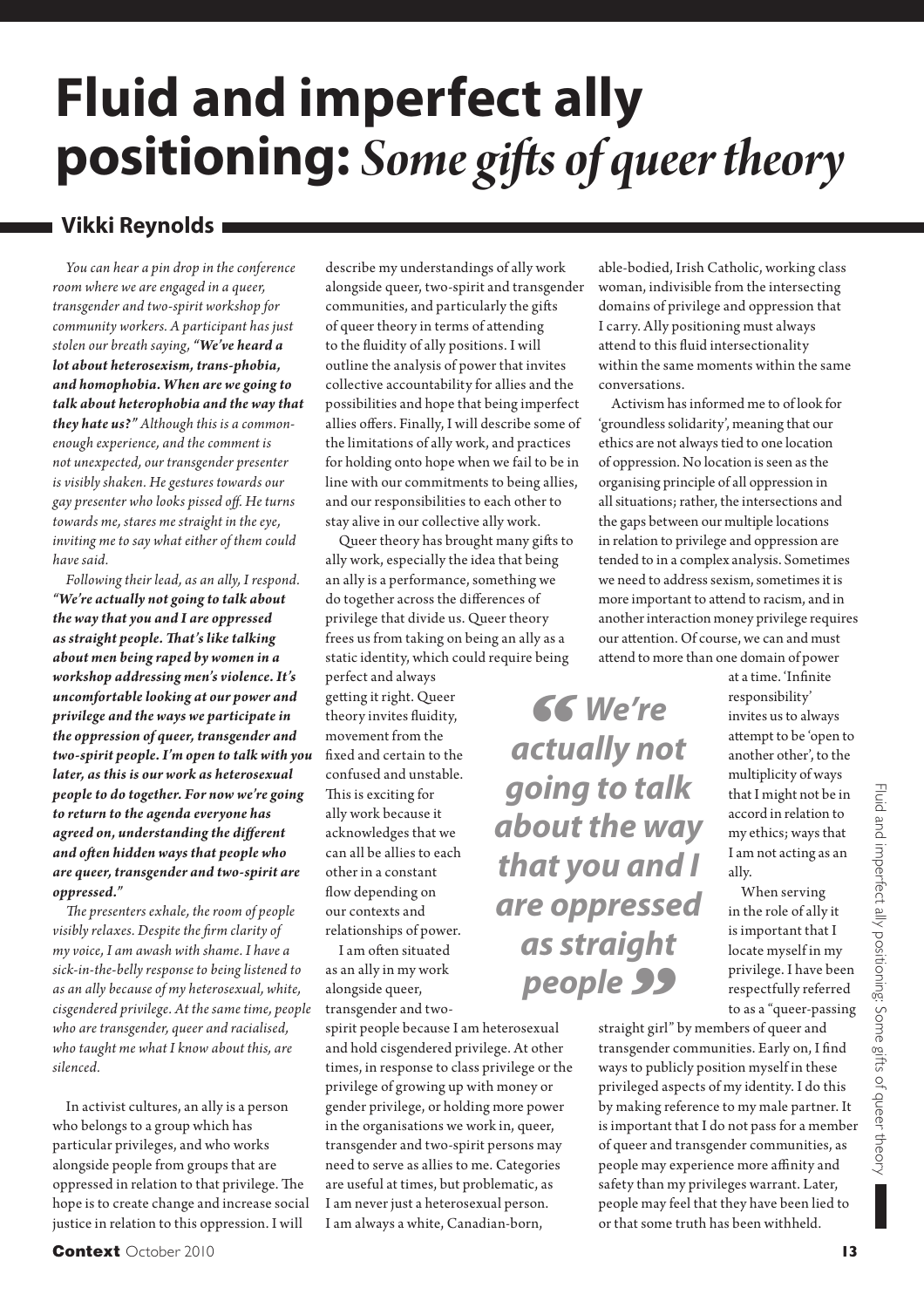The role of the ally is to address power, and try to contribute to the making of a space in which the person who is oppressed gets to have their voice heard and listened to. It is not just a matter of being heard; a person's words must matter and not be dismissed. Paulo Freire names this authentic dialogue, which he describes as an act of revolutionary love. If we are replicating oppression we are not in dialogue with each other. Lacey eloquently calls these spaces of justice, which allies contribute to, "the social divine".

#### **Responding to backlash**

In the presence of backlash, creating room for people to speak authentically becomes problematic. As with all antioppression work, we anticipate the backlash, which is the cost of speaking truth to power. Backlash refers to responses that support and reinforce the positions of power being questioned. Backlash takes the focus off of the oppression. Anticipating and planning a useful response to backlash, which may or may not show up, is important in terms of having a safeenough structure and some confidence that paralysis, anger or fear will not silence our responses. Negotiations of who will respond to backlash need to be accountable to the people who are oppressed by it.

Often, a good person to reply to backlash is an ally, as they are most likely to be heard and least likely to be personally oppressed in the moment. Deciding to give voice to allies in addressing backlash is a strategic decision that aims to create more change, but it comes at a cost. A shaming memory I hold close is being listened to as an ally of privilege when marginalised people were silenced.

In instances where I have responded to backlash as an ally, I work to differentiate the person from what is spoken. The person who has brought the backlash position forward is a member of the same group as I am. Here I want to move in solidarity towards this person, and not shame them, while being clear about naming and resisting oppression.

#### **Collective accountability**

We live in a world where many of us, whether we intend to or not, benefit from the oppression of others. Activism teaches us to analyse structures of oppression. Collective accountability requires that we take actions together to change these

underlying structures that create the conditions for abuses of power. Feeling personal guilt about that is not the same as accountability.

As a heterosexual person, I hope to respond to another heterosexual person who is performing homophobia by seeing them as my brother, by locating myself as collectively responsible for the performance of homophobia, and for the fact that it benefits me. In relation to my privilege, I don't have to perform homophobia or racism or transphobia in order for my status to be elevated on the backs of others. This means that I have to be accountable for more than just my personal actions. The seduction of identifying individually at these times is extreme *–* I want to identify myself as, "not that kind of straight person". As an ally I identify collectively as a heterosexual person in the presence of homophobia, and act to help my straight brother move towards accountability as well. Collective accountability invites us to see another other as a part of us, belonging with us, and declines the invitation of locating ourselves as *not that other*. Collectively addressing any form of oppression is not a heroic act, but a performance of our collective, ordinary respect and dignity.

Individual accountability is a limiting idea, as it constructs the responsibility for social contexts of injustice on the backs of individual allies, and doesn't require us to be responsible for more than our own actions. Injustice requires enormous, collaborative, and resourced social responses from all members of society, reflecting our relational responsibilities. Collective accountability promotes our sustainability by contesting the individuation of responsibility, and offers hope for finding ways forward together.

The true privilege of being an ally is the fact that we get to choose those moments when we are going to be an ally. When you are the queer, two-spirit or transgender person experiencing oppression you don't get to choose to not be in those locations. An ally position is a voluntary thing I can sign up for and I always have the privilege of walking away. This makes it risky to trust allies.

Kiwi Tamasese, a Samoan leader with the Just Therapy Centre in New Zealand, profoundly influenced my stance for being an ally alongside racialised, minoritised and colonised women. Kiwi needs to

know how long allies are going to be in the struggle and the nature of their commitment. She wants to know if I am a tourist, putting my toe in the water to see if I am going to jump in, or if I am in for the long haul. This is important, because an ally position is not static or fixed. As a straight white woman of privilege from the global north, I can choose to act as an ally alongside marginalised women and then choose to leave the struggle. Accountability requires that I make public the particularities of my commitment. When there is trust that I am a committed ally over the long haul, my unavoidable (yet not innocent) mistakes can be held alongside my acts of solidarity. Kiwi might say, *"Vikki has been with me before, she is going to be with me and with my communities into the future. It is worth teaching her about this. Her intentions were probably not to replicate*  this oppression with me". Committed relationships that are made public and open to invitations to accountability contribute to ally partnerships across differences.

#### **A hopeful scepticism**

I invite a healthy and hopeful suspicion about whether or not I am acting as an ally in any moment-to-moment interaction. This is informed by Kyale's hermeneutics of suspicion, where we look to our practice to see if we are enacting our ethics. Activists ask, *"Am I walking the talk?"*. Holding an anti-oppression framework is fabulous, but theorising is limited, and despite the promises of critical theory we have not delivered on a just society. What matters is that we enact our ethics. I make claims to being an ally and to acting accountably for my access to privilege, but whether or not I actually perform as an ally is best judged by the person I am trying to be an ally to. If a queer person says, *"You helped make space for my voice to be heard, then you got out of the way, and I experienced that as accountable"* then I know that I am in line with my ethics and hope for being an ally in that moment.

Any information a person from an oppressed position gives me in any interaction about my abuses of power or the way that I haven't been an ally are a gift to me. I want to accept this critique with an open heart. I need to be able to withstand the spiritual pain I experience when I transgress against my ethics for being an ally. I don't try to smooth these transgressions over, but hold them close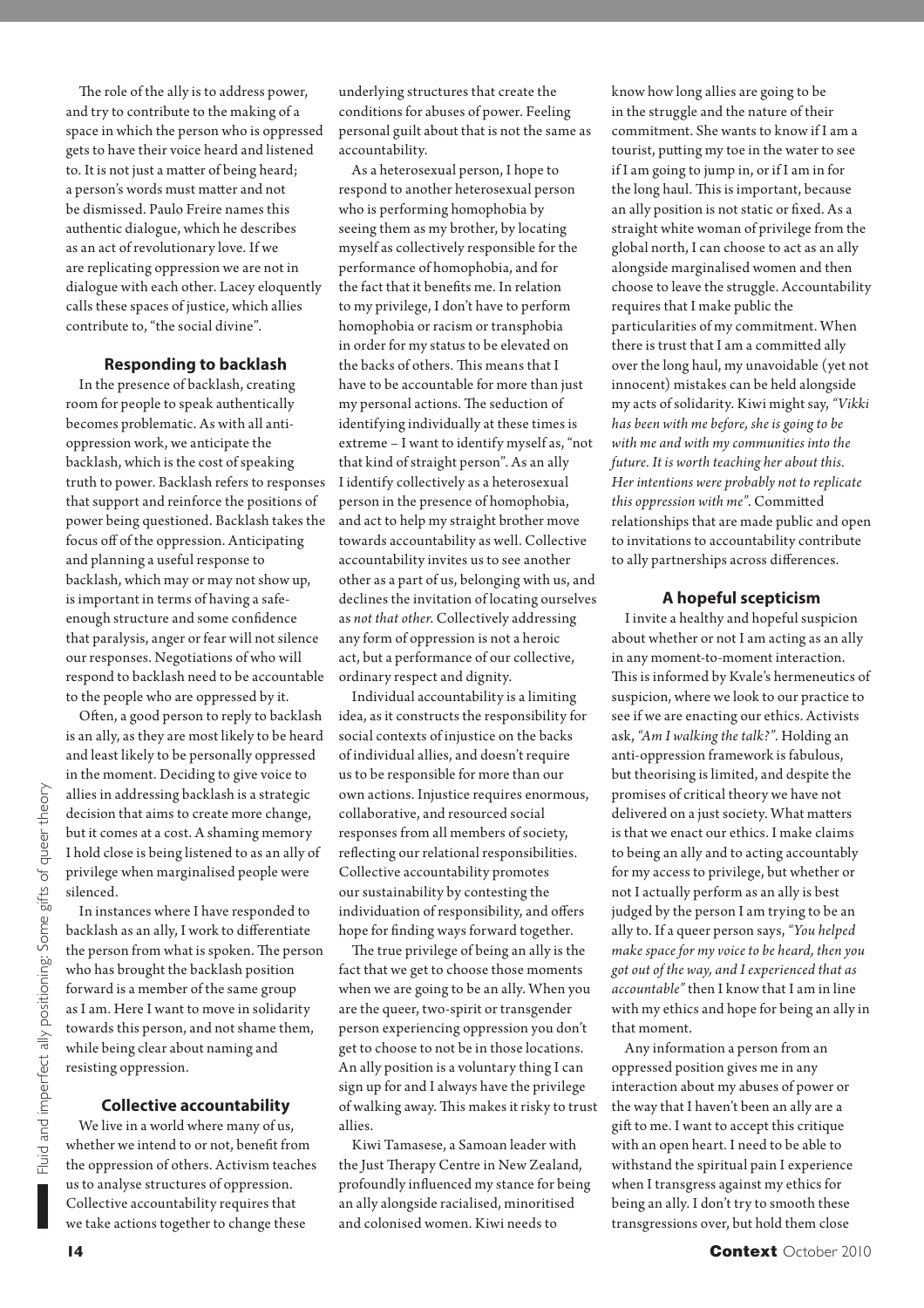to remind myself to be with care and accountability.

Becoming an ally is not a developmental process. I am always *becoming* an ally. I am continually being woken up to my locations of privilege. I didn't know I had gender privilege because I saw the world in the binary of men and women, and only read myself as a potential and actual victim of men's power. And yet all transgender people know that in the domain of gender I hold the privilege of being cisgendered. They know that I am safe going to a public bathroom, that I won't be questioned by other women, or followed in by security guards, that I won't be at risk for being seen as a person who has trespassed.

This unfolding awareness has required me to respond with new ways of being an ally. I am required to unveil more of my privilege and acknowledge that as a person who holds cisgendered privilege I never have to risk coming out to my family or my loved ones. I don't need to tell them, *"I am not a woman, I'm a man"*. Butler speaks about the limits of acceptable speech, meaning the parameters of what can be said before there are repercussions for transgressing across lines backed up by power. With this speaking I would risk potentially losing my relationships of belonging in the world.

#### **Imperfect allies**

In trainings or supervision, people sometimes reflect that what I am proposing in terms of infinite responsibility and groundless solidarity sounds exhausting. Becoming an ally can certainly be painful, uncomfortable and confusing. I try to remember that ally relationships are always more risky for the oppressed person. When we experience oppression we accept allies because we need them, not because it's safe or we have good reasons to trust each other. We invite good-enough allies despite past acts that were not trustworthy, as imperfect allies are required when the stakes are high and risk is near. This fluidity makes more room for imperfect allies, momentary allies, and moment-to-moment alliances, which are flawed and not safe, yet required and of use. Challenging the binary of ally/oppressor, these imperfect alliances bring some trust for some solidarity and for more accountable ally relationships to begin to grow.

If I am not in an ally position I am going to risk replicating oppression. I was

trained up in a racist and homophobic society. If I don't take an overt, intentional, active position against racism and against homophobia I will replicate them. The hard work of trying to be an ally, trying to *"do the right thing"* as Spike Lee would say, is worth the effort. The risk of transgressing and enacting racism, homophobia, and other oppressions is ever near. I hold close a useful humility that when I have replicated oppression and abused power marginalised people have needed allies against me.

#### **Limitations of allies**

The limitations of allies are enormous and important to hold alongside our willingness to act. As allies, we're not the ones who shoulder the burden. Allies need to stay ever mindful that the potential fall out or backlash for our actions as allies will fall on the oppressed people, not us. This invites a caution to take actions when asked.

Allies who are harmed in this difficult work can begin to identify as the oppressed, which is both seductive and disastrous. Some heterosexual people who hold cisgendered privilege respond to the discomfort of having homophobia and transphobia discussed by claiming that they are being oppressed or attacked for even having to hear these oppressions named. Dealing with

this pain and hurt is the work of the ally, to move in and not leave this situation to queer, two-spirit and transgender people. This is difficult and often unsafe work. However, the hardships of the positions of the ally aren't the same as the consequences and real harms to queer, two-spirit and transgender people experiencing this backlash. I hold close this unsettling and discomforting knowing.

Allies are often accused of being too political by people holding privileges they do not want to be responsible for or accountable to. I am often identified as political, a political therapist, or a political activist. Of course, all helping professionals are political, dealing in

relationships of power. All positions are political, and neutrality often goes uncontested while being a profoundly political position.

Potential allies often share their shaming silences with me: times they did not step up or speak out. While I invite accountability for times we side with neutrality or fear, I discern these times from events in which it is not safe enough to speak out. Being an ally requires strategising, and at times it is more useful to survive events, and help oppressed people get through than to publicly challenge hate. For example, challenging a drunk and angry man on a bus shouting homophobic words may not be the most useful act of the ally. Accompanying the persons attacked, and inviting solidarity from other riders may be a more prudent response. Often members of oppressed groups speak of these moments in which

**If I don't take an overt, intentional, active position against racism and against homophobia I will replicate them**

they remained silent as evidence of internalised homophobia. I invite a wider reading of power. Defending against attack is not siding with hate, and the responsibility again is more easily and safely taken up by allies in these events.

Allies risk siding with oppression and disrespect when fear of being homophobic, transphobic or racist silences them from inviting queer, twospirit and transgender

people to accountability. I have invited transgender men, gay men and two-spirit men to account for negative judgments of women. This is always hard to do and requires skill and moral courage, but more importantly being in relationships. As allies alongside each other we need to resist oppression on all fronts, even when we are performing it.

As allies, we learn on the backs of others: there is no innocent position. I acknowledge I will never *"get it"* – never know fully despite queer, transgender and two-spirit people's many efforts to educate me on the realities of their lives. I work to stay humble, willing to learn and open to critique.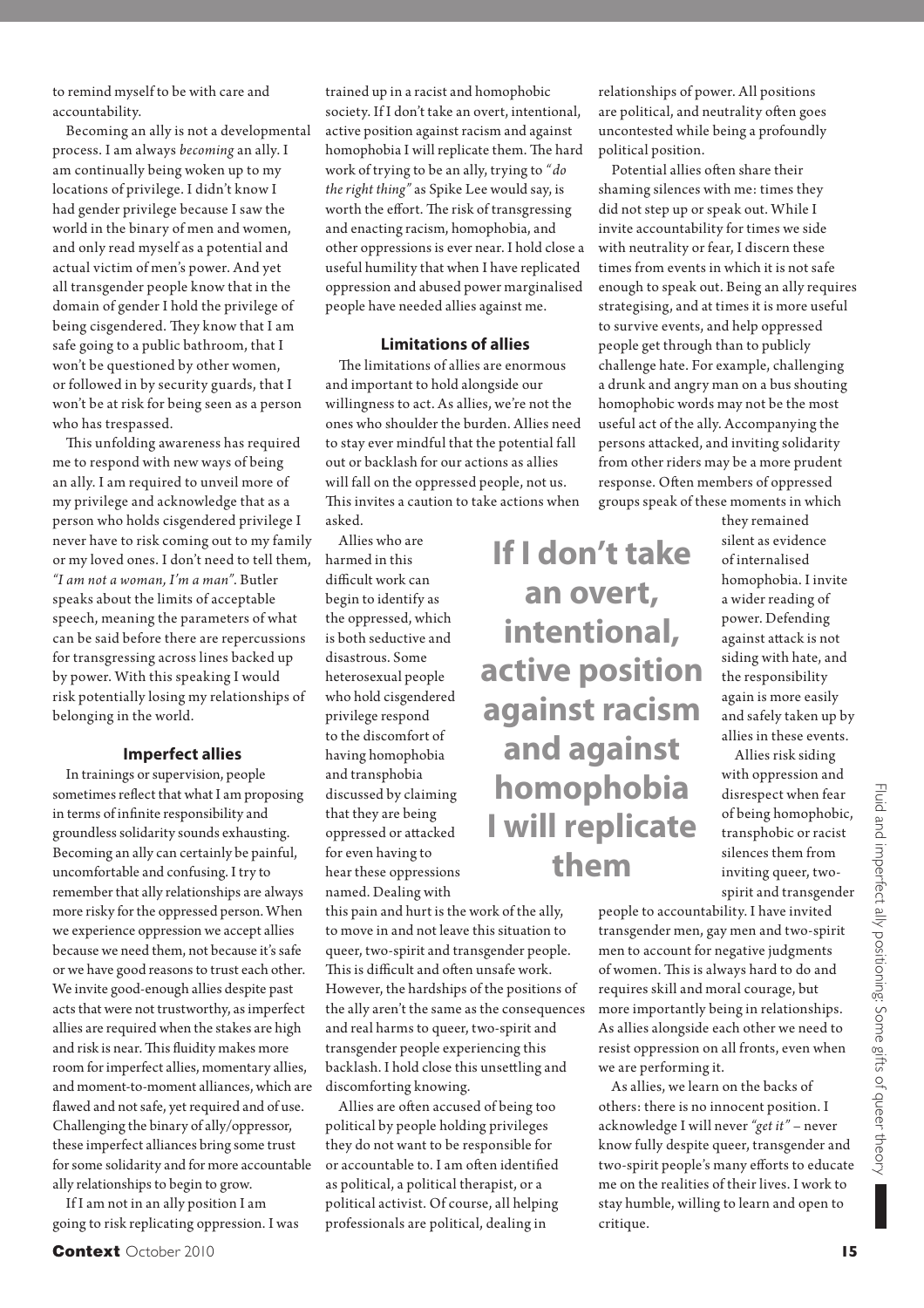#### **Conclusion**

While I have attempted to offer an understanding of my ethical stance for being an ally it is important for me to acknowledge that this positioning is still and will always be in motion. Naming the fluidity of this position and its incompleteness means more than just being open to critique. My ethical stance cannot be complete because of my limited knowledge and the ever-changing contexts of social justice that inform it. I think of this ethical stance for being an ally as an 'imperfection project'.

I work hard at being an ally, and cannot do my work without this orientation, but I simultaneously work towards a just society. I don't equate our acts of being allies as enough or as the end of our responsibilities. Acting as an ally doesn't end oppression; it's a small piece of a larger response that's required, important, but never enough. Our collective goal is not to be good allies, but to help everyone experience justice, co-creating a society in which allies would not be required. This is ambitious and possibly unlikely but, as Freire says, unapologetically, our project really is to liberate the world!

 Despite our failures and our pain as imperfect allies to each other, we continue to lend our privilege to the social project of doing justice, because everyone will benefit from a more socially just world. We take on the hard work of making repair when we transgress as allies because, as Leonard Peltier says, *"We are not supposed to be perfect. We're supposed to be useful"*.

*My straight partner and I are out of town visiting our family of choice. We have stayed connected across borders, and decades, connected by familial love, art, and justicedoing. When I met Jake, he was a self*identified "bull dyke". I stood up as Jake's *family when she married the love of her life, a lesbian woman named Carmen. A decade later, Jake has transitioned to his preferred identity as a man. During our present visit, there is much excitement as the happy couple tells us that they have decided to become parents. My heart expands, I'm thrilled for them, and say, "Which one of you is going to have the baby?"*

*Th ere is a profound silence that Jake speaks into saying, "Well, Vikki, I'm a man. So I won't be having a baby". Transgender men can and do have babies, but Jake does not identify as transgender, and that makes my response different and oppressive. This* 

*is bigger than the times I didn't get Jake's new name right, or used the wrong gender pronouns. Despite being one of Jake's fi rmest allies across time, heterosexual normativity has captured me, and I'm the voice of power, obliterating Jake's autonomy in naming and creating his own gender identity.*

*Jake saves us all by accepting my apology and commitment to accountability. He hugs me close, saying he needs me and my partner "to be there for our kids when other folks like you pull this stuff in the future".* 

Thanks to the many people, named and unnamed (due to access to power), who informed this writing, especially Heather Charlton, Nikki Gravelle, Lorraine Greives, Devon MacFarlane, Aaron Munroe, Ema Oropeza, Evin Taylor, Al Zwiers, and all the folks I "supervise" at Prism. And AIDS activists from San Francisco days with Act Up and Queer Nation who dared, broke down doors, and then were disappeared.

This article is dedicated to the memory and lifework of Catherine White Holman, whose ally work alongside transgender communities holds people on this planet.

#### **Exercise: Reflecting on our fluid positions as imperfect allies**

• What multiple ally positions do I hold? • What multiple ally positions have I not taken? Why?

Consider a particular ally position, for example, being an ally to transgender people, to two-spirit people, to queer people:

- What is required of me in terms of being an ally in this context?
- How will I get my locations of oppression out of the centre in order to be an ally?
- What expectations of me and other allies are held by transgender, two-spirit and queer people?
- What practices of accountability will I enact? How can I engage with accountability instead of guilt?
- How can I plan to deal with the discomfort and possible pain that comes from being in this ally position?
- How will I know when I am being an accountable ally?
- How will I be open to knowing when I am not being in line with my ethics and intentions of being an ally?
- What differences has being an ally made in my life? My work?

Consider the fluid ways you have experienced the solidarity of having allies, and the differences having allies has made in your life:

- Who have been my allies in spaces where I am oppressed or subject to structural power?
- What differences have allies made in my life?
- How have I let allies know what I expect? What I appreciate? What is not useful?

#### **References**

Bishop, A. (1994) Becoming an Ally: Breaking the Cycle of Oppression. Halifax, Nova Scotia, Canada: Fernwood Publishing. Bornstein, K. (1994) Gender Outlaw: On Men, Women and the Rest of Us. New York: Routledge. Butler, J. (1990) Gender Trouble: Feminism and the Subversion of Identity. New York: Routledge. Butler, J. (1997) ExcitableSpeech: A Politics of the Performative. New York: Routledge. Crenshaw, K. (1995) Mapping the margins: Intersectionality, identity politics, and violence against women of colour. In K. Crenshaw, G. Gotanda, G. Peller & K. Thomas (Eds), Critical Race Theory: The Key Writings that Formed the Movement, 357-383. New York: The New Press. Day, R. (2005) Gramsci is Dead: Anarchist Currents in the Newest Social Movements. London: Pluto Press.

Fassinger, R., & Arsenau, J. (2007) I'd rather get wet than be under the umbrella: Differentiating the experiences and identities of leshian gay, bisexual, and transgender people. In K. Bieschke, R. Perez, & K. Debord (Eds), Handbook of Counseling and Psychology with Lesbian, Gay, Bisexual and Transgender Clients (2nd Ed.), 19- 50. Washington, DC: American Psychological Association.

Freire, P. (1978) Pedagogy in Process: The Letters to Guinea Bissau. New York: Seabury Press. Freire, P. (2001) Pedagogy of Freedom: Ethics, Democracy and Civic Courage. Lanham, MD: Rowman and Littlefield.

Jagose, A. (1996) Queer Theory: An Introduction. Melbourne, Australia: Melbourne University Press.

Kvale, S. (1996) Inter-views: An Introduction to Qualitative Research Interviewing. London: Sage Publications.

Lacey, A. (2005) Spaces of justice: The social divine of global anti-capital activists' sites of resistance. CRSA/RCSA, 42 (4), 407.

Lee, S. (Producer/Writer/Director) (1989) Do the Right Thing [Motion Picture]. United States: 40 Acres & A Mule Filmworks.

McNamee, S. & Gergen, K. (1999) Relational Responsibility: Resources for Sustainable Dialogue. London: Sage Publications. Nataf, Z. (1996) Lesbians Talk Transgender. London: Scarlet Press.

Peltier, L. (1999) Prison Writings: My Life is My Sundance. New York: St. Martins Griffin. Queen, C. & Schimel, L. (1997) Pomosexuals: Challenging Assumptions about Gender and Sexuality. San Francisco, CA: Cleis Press. Reynolds, V. (2009) Collective ethics as a path to resisting burnout. Insights: The Clinical Counsellor's Magazine & News, December, 6-7. Reynolds, V. (2010) Doing justice: A witnessing stance in therapeutic work alongside survivors